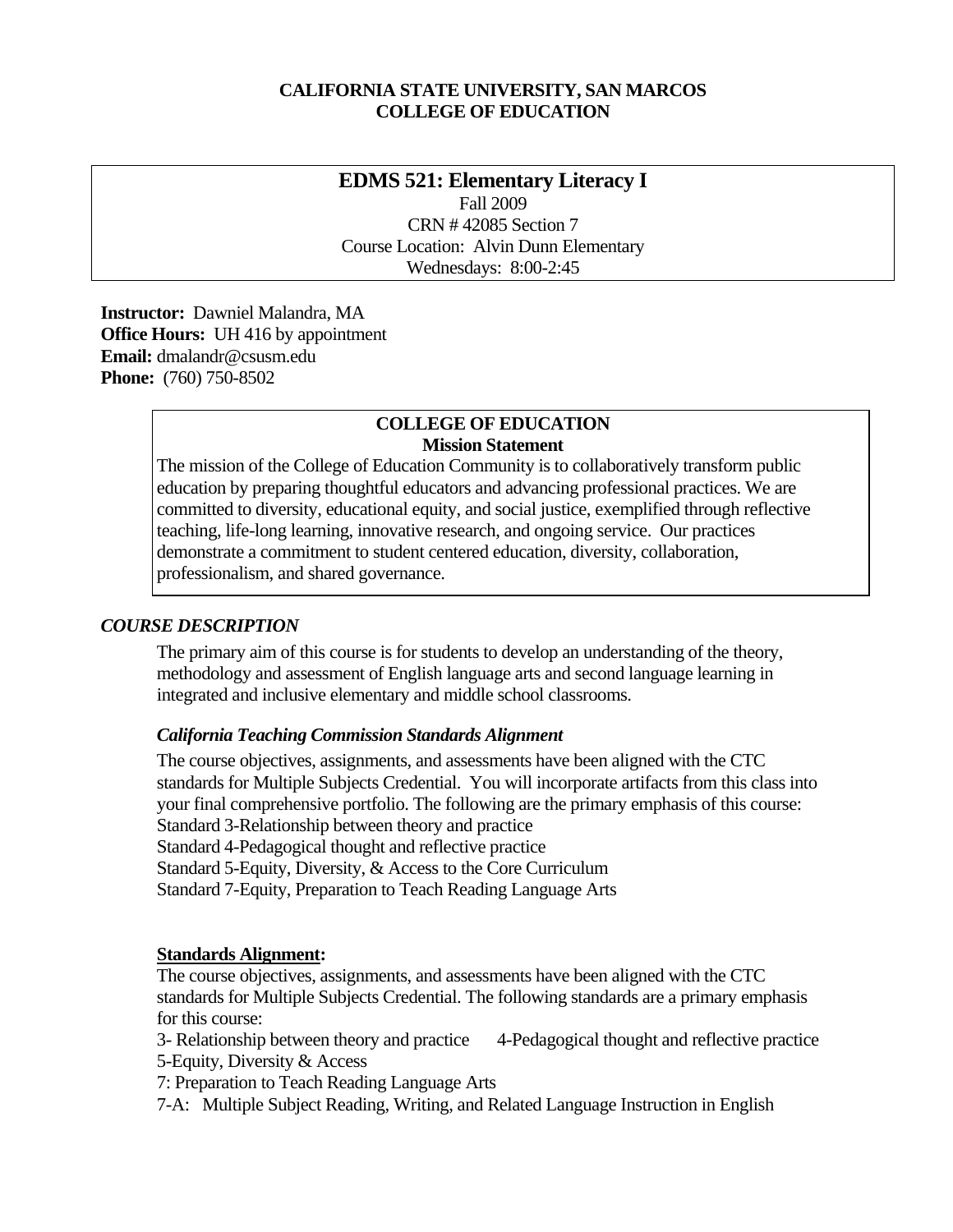## **Course Objectives:**

KNOWLEDGE - Teacher candidates will:

- Gain an understanding of how a first and second language is acquired.
- and analysis. • Gain an understanding of the reading process and its relationship to thought, language and learning and the knowledge of reading content including: word analysis, fluency, vocabularyacademic language- and background knowledge, reading comprehension, literary response
- Gain understanding of how to learn to read and write in first and second languages.
- Become familiar with how to "deliver a comprehensive program of systematic, explicit instruction in reading, writing, listening, and speaking aligned to the state adopted English Language Arts Content Standards and the Reading/Language Arts Framework (2007).
- Become familiar with "multiple monitoring measures within the three basic types of assessments to determine students' progress towards state adopted content standards."
- Become familiar with "differentiated reading instruction and interventions to meet the needs of the *full range of learners (including struggling readers, students with special needs, English learners, speakers of non-standard English, and advanced learners)* who have varied reading levels and language backgrounds." SKILLS - Teacher candidates will:
- Become sensitive observers of children's language using behaviors.
- "Demonstrate knowledge and ability to utilize multiple monitoring measures within the three basic types of assessments to determine students' progress towards state adopted content standards: entry level assessment for instructional planning, monitoring student progress, post test or summative assessment."
- "Be able to analyze and interpret results [of children's reading and writing behaviors] to plan effective and differentiated instruction and interventions."
- "Demonstrate knowledge of components of effective instructional delivery in reading, writing and listening and speaking."
- Develop the ability to select appropriate materials and instructional strategies to meet the individual needs of students and use "State Board of Education (SBE)-adopted core instructional materials for both instruction and intervention."
- Develop the ability to differentiate literacy instruction in order to provide Universal Access.
- Learn how to organize the classroom for teaching reading and writing to the *full range of learners (including struggling readers, students with special needs, English learners, speakers of non-standard English, and advanced learners)* who have varied reading levels and language backgrounds

ATTITUDES AND VALUES – Teacher candidates will:

- Develop an appreciation for the natural language abilities children possess for processing and producing print.
- To appreciate the need and value of integrating reading writing into all curricular areas
- Affirm the importance of a rich environment for an effective language arts program.
- Develop a sensitivity to and appreciation for culturally and linguistically diverse learners.
- Develop a sensitivity to and appreciation for the importance of reading and writing for students' own personal and professional growth.
- Develop a respect for each student, his/her abilities and background and the student's right to instruction that meets his/her individual needs.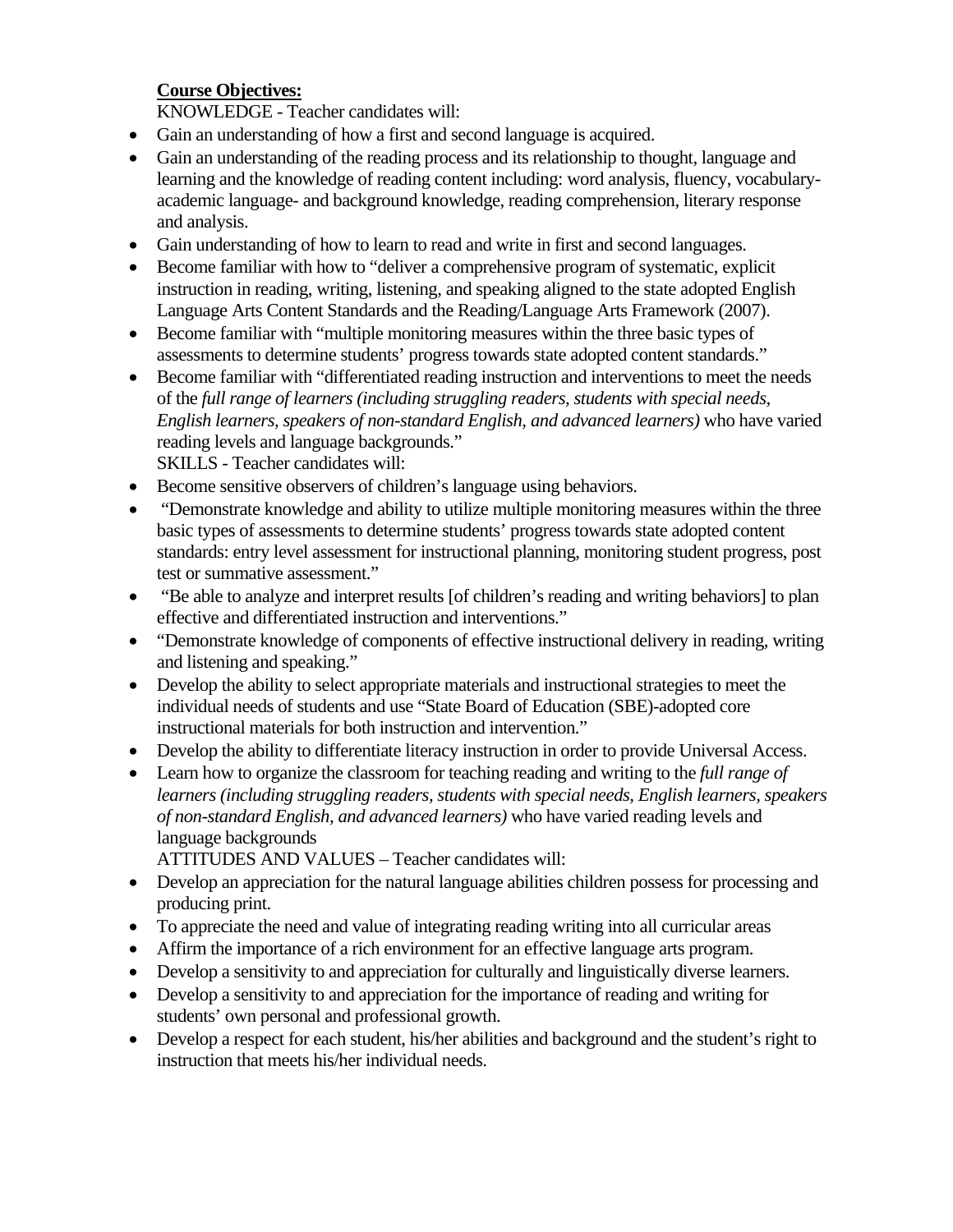## **INFUSED COMPETENCIES**

#### **Authorization to Teach English Learners**

This credential program was specifically designed to prepare teachers for the diversity of languages often encountered in California public school classrooms. The authorization to teach English learners is met through the infusion of content and experiences within the credential program, as well as additional coursework. Students successfully completing this program receive a credential with authorization to teach English learners. *(Approved by CCTC in SB 2042, Program Standards, August, '02.)* 

#### **Special Education**

Consistent with the intent to offer a seamless teaching credential in the College of Education, this course demonstrates the collaborative infusion of special education competencies reflecting inclusive educational practices.

#### **Technology**

This course infuses technology competencies to prepare candidates to use technology, emphasizing use in both teaching practice and student learning.

#### **All University Writing Requirement**

Writing requirements for this class will be met as described in the assignments. Every course at the university, including this one, must have a writing requirement of at least 2500 words.

### **STUDENT LEARNING OUTCOMES**

### *Teacher Performance Expectation (TPE) Competencies*

Teacher Performance Expectations are standards for student teachers. This course is designed to help teachers seeking the Multiple Subjects Credential to develop the skills, knowledge, and attitudes necessary to assist schools and districts implement effective programs for all students. The successful candidate will be able to merge theory and practice in order to realize a comprehensive and extensive educational program for all students.

### *California Teacher Performance Assessment (CalTPA)*

Beginning July 1, 2008, all California credential candidates must successfully complete a state-approved system of teacher performance assessment (TPA), to be embedded in the credential program of preparation. At CSUSM, this assessment system is called the "CalTPA" or TPA.

To assist your successful completion of the TPA, a series of informational seminars are offered over the course of the program. TPA related questions and logistical concerns are to be addressed during seminars. Your attendance to TPA seminars will greatly contribute to your success on the assessment.

Additionally, COE classes use common pedagogical language, lesson plans (lesson designs), and unit plans (unit designs) in order to support and ensure your success on the TPA, and, more importantly, in your credential program.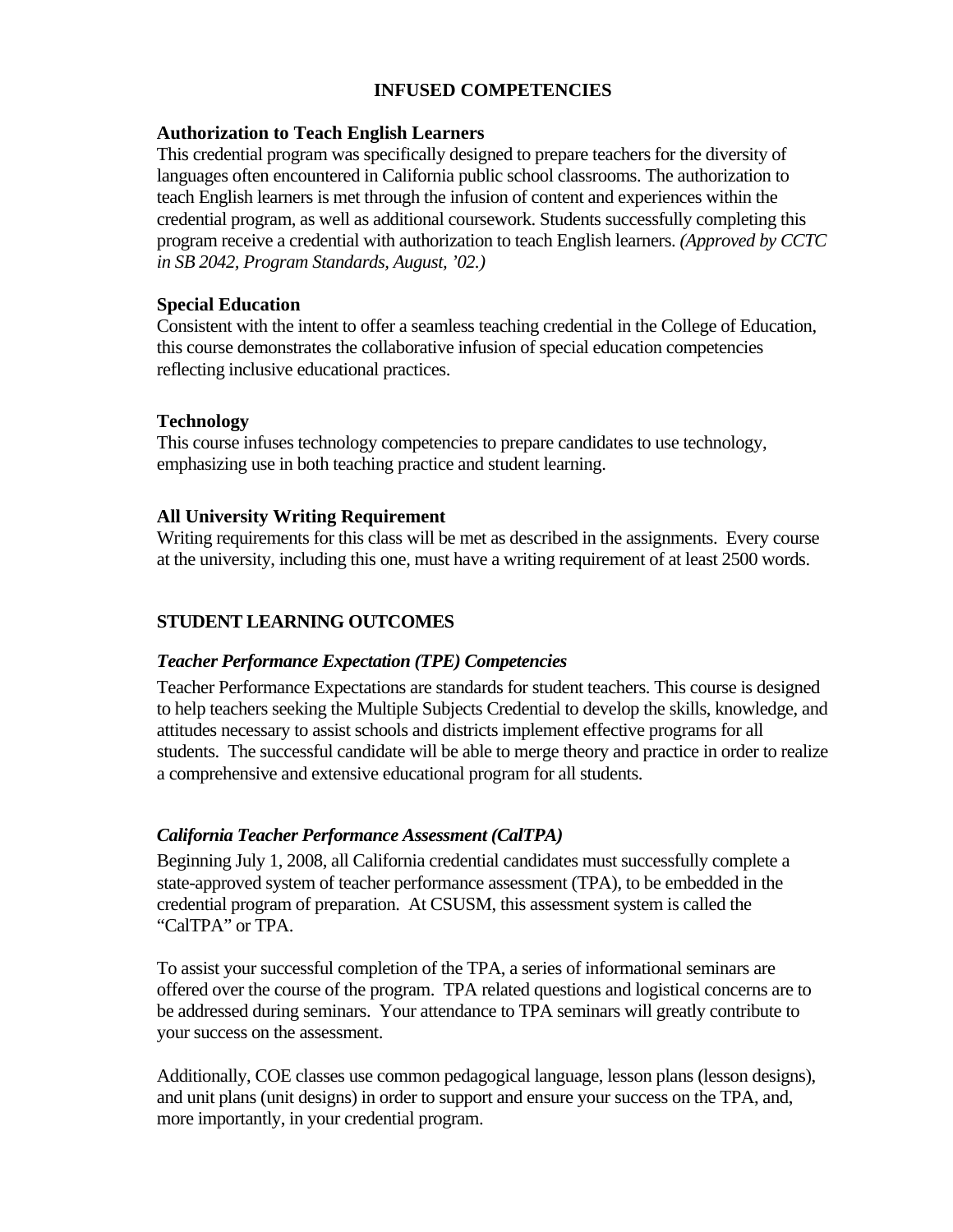The CalTPA Candidate Handbook, TPA seminar schedule, and other TPA support materials can be found on the COE website provided at the website provided: http://www.csusm.edu/coe/CalTPA/ProgramMaterialsTPA.html

### **Students with Disabilities Requiring Reasonable Accommodations**

Students with disabilities requiring reasonable accommodations must be approved for services by providing appropriate and recent documentation to the Office of Disabled Student Services (DSS). The office is located in Craven Hall 5205, and can be contacted by phone at 760.750.4905 or TTY 760.750.4909. Students authorized by DSS to receive reasonable accommodations should meet with their instructor during office hours or, to ensure confidentiality, in a more private setting.

## **CSUSM Academic Honesty Policy**

 have appropriate references to the original sources. Any quoted material should give credit to "Students will be expected to adhere to standards of academic honesty and integrity, as outlined in the Student Academic Honesty Policy. All written work and oral presentation assignments must be original work. All ideas or materials borrowed from other sources must the source and be punctuated with quotation marks.

Students are responsible for honest completion of their work including examinations. There will be no tolerance for infractions. If you believe there has been an infraction by someone in the class, please bring it to the instructor's attention. The instructor reserves the right to discipline any student for academic dishonesty in accordance with the general rules and regulations of the university. Disciplinary action may include the lowering of grades and/or the assignment of a failing grade for an exam, assignment, or the class as a whole."

Incidents of Academic Dishonesty will be reported to the Dean of Students. Sanctions at the University level may include suspension or expulsion from the University.

### **Plagiarism**

As an educator, it is expected that each student will do his/her own work, and contribute equally to group projects and processes. Plagiarism or cheating is unacceptable under any circumstances. If you are in doubt about whether your work is paraphrased or plagiarized see the Plagiarism Prevention for Students website http://library.csusm.edu/plagiarism/index.html. If there are questions about academic honesty, please consult the University catalog.

### **Electronic Communication Protocol**

Electronic correspondence is a part of professional interactions. If you need to contact me, email is often the easiest way to do so at bingalls@csusm.edu. Please be reminded that e-mail and on-line discussions are a very specific form of communication, with their own nuances and etiquette. For instance, electronic messages sent in all upper case (or lower case) letters, major typos, or slang, often communicate more than the sender originally intended. With that said, please be mindful of all e-mail and on-line discussion messages you send to your colleagues, to faculty members in the College of Education, or to persons within the greater educational community. All electronic messages should be crafted with professionalism and care.

Things to consider:

- Would I say in person what this electronic message specifically says?
- How could this message be misconstrued?
- Does this message represent my highest self?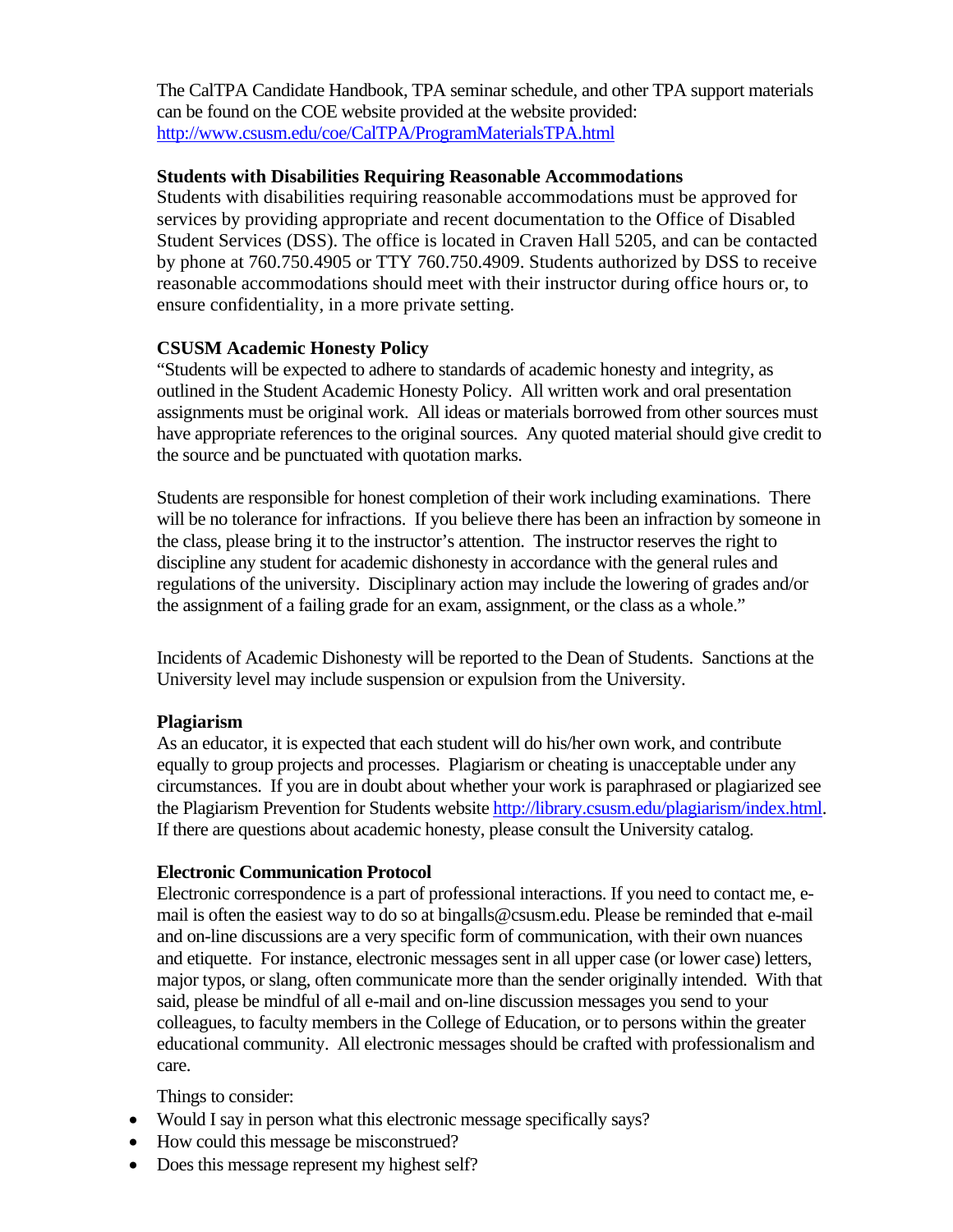• Am I sending this electronic message to avoid a face-to-face conversation? In addition, if there is ever a concern with an electronic message sent to you, please talk with the author in person in order to correct any confusion.

### *Grading Standards (Points)*

In order to earn a teaching credential from the state of California, you must maintain a B average (3.0 GPA) and cannot receive below a C+ in any course in your teacher education program.

### *Grading Policy*

All students will come prepared to class; readings and homework assignments are listed on the dates on which they are due. All required work is expected to be on time. One grade level will be deducted for each late assignment (e.g., an "A" assignment that is submitted late will be marked down to a "B"). Unless prior instructor approval is secured, assignments will not be accepted three class sessions after which they are due. Exceptions will be handled on a case-by-case basis, as determined by the instructor.

### *Grading Emphasis*

It is expected that students will proofread and edit their assignments prior to submission. Students will ensure that the text is error-free (grammar, spelling), and ideas are logically and concisely presented. The assignment's grade will be negatively affected as a result of this oversight. Each written assignment will be graded approximately 80% on content and context (detail, logic, synthesis of information, depth of analysis, etc.), and 20% on mechanics (grammar, syntax, spelling, format, uniformity of citation, etc.). All citations, where appropriate, will use American Psychological Association (APA) format. Consult American Psychological Association (APA) Manual,  $5<sup>th</sup>$  edition for citation guidance.

Grading will also include a component of "professional demeanor." Students will conduct themselves in ways that are generally expected of those who are entering the education profession. This includes but is not limited to:

- On-time arrival to all class sessions:
- Advance preparation of readings and timely submission of assignments;
- Respectful participation in all settings (e.g., whole group, small group, in/outside of class);
- Carefully considered, culturally aware approaches to solution-finding.

The following grading scale will be used:

| $93 - 100$ |      | $75 - 79$    | $($ +         |
|------------|------|--------------|---------------|
| $90 - 92$  | $A-$ | $72 - 74$    | $\mathcal{C}$ |
| $88 - 89$  | $B+$ | $70 - 71$    | $C_{\Xi}$     |
| $83 - 87$  | R    | $60 - 69$    | Ð             |
| $80 - 82$  | В-   | $59 -$ below | E             |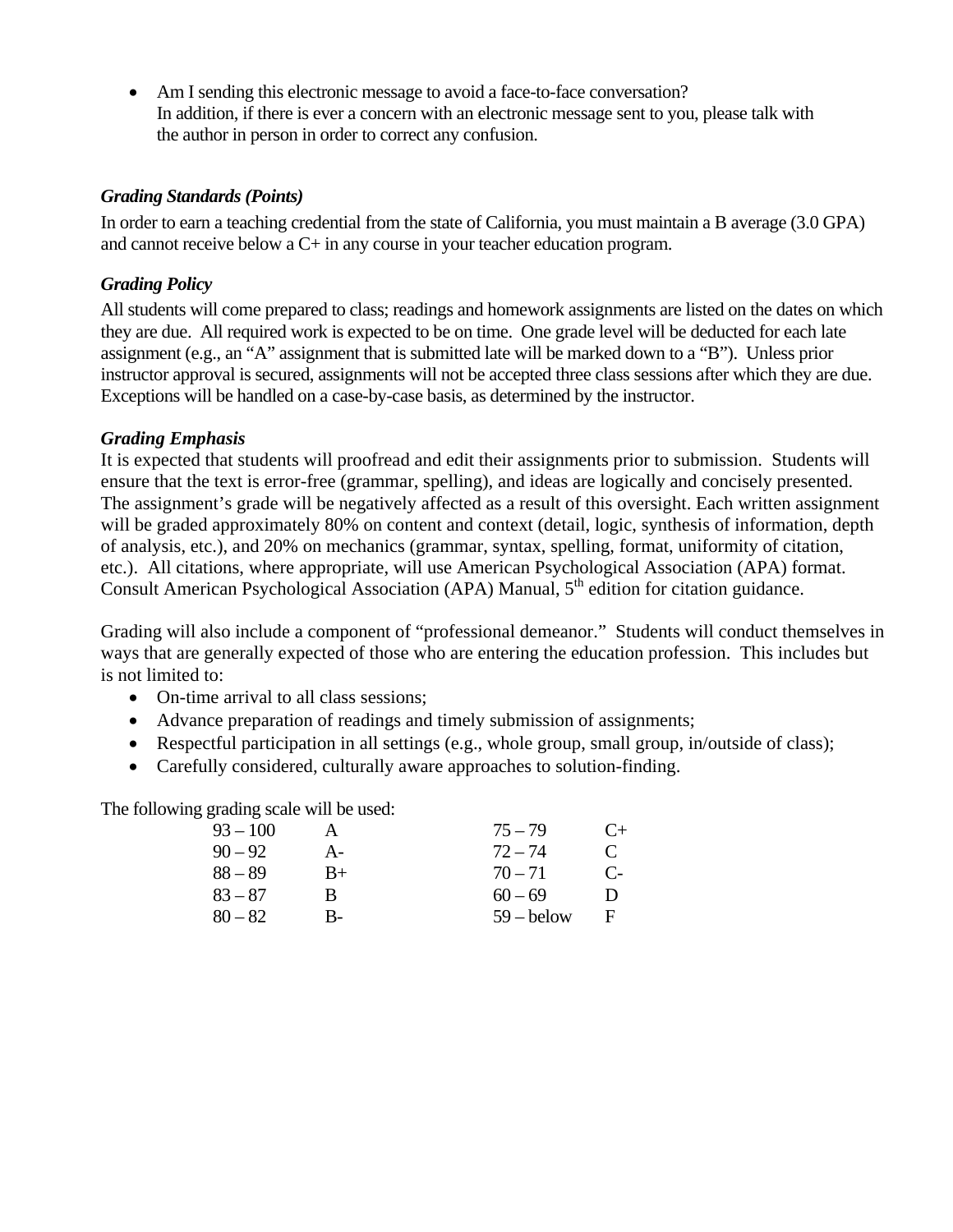## **College of Education Attendance Policy**

Due to the dynamic and interactive nature of courses in the College of Education, all students are expected to attend all classes and participate actively. Absences and late arrivals/early departures will affect the final grade. The COE attendance policy states, "At a minimum, students must attend 80% of class time, or s/he may not receive a passing grade for the course at the discretion of the instructor. Individual instructors may adopt more stringent attendance requirements." (*Adopted by the CE Governance Community, December, 1997)* 

## **Student Participation and Attendance**

The course deals with complex material processed in a variety of ways. Structured interactions, group processes, oral presentations, guided discussion of readings, and self-disclosure exercises are the norm. **Students are expected to have read assigned materials by the date indicated in the syllabus, and should be prepared to discuss readings individually or in variously structured groups.** The degree of your engagement in these processes forms the basis for points assigned. Due to the fast paced and highly interactive nature of the course, regular attendance and full participation are expected: teaching and learning is difficult (if not impossible) if one is not present for and engaged in the process.

Therefore, the above College Attendance Policy is amplified as follows:

**1**. Missing more than 1 class meeting will result in the reduction of one letter grade.

 **3.** Illness and emergency circumstances will be considered/negotiated on a case-by-case basis. *Please notify*  **2.** Arriving late or leaving early on more than two occasions will result in the reduction of one letter grade. *the instructor in writing (email) as soon as possible* so that handouts can be saved for you. These measures should not be considered punitive, as students are expected to establish appropriate personal, academic and career-ladder priorities. Therefore these measures should be viewed as taking appropriate individual responsibility for one's own learning in a democratic, collaborative and reciprocal-learning environment. **Should students have extenuating circumstances, please contact the instructor as soon as possible.** 

## **Required Texts:**

- Gail Tompkins (2010). Literacy for the  $21<sup>st</sup>$  Century: A Balanced Approach ( $5<sup>th</sup>$  Edition) ISBN -10: 01350 28922
- Jerry L. Johns (any edition). Basic Reading Inventory
- • Zarrillo, James. Ready for RICA: A Test Prep Guide

## *COURSE ASSIGNMENTS*

Students are expected to demonstrate competency in the use of various forms of technology (i.e. word processing, electronic mail, WebCT6, use of the Internet, and/or multimedia presentations). Specific requirements for course assignments with regard to technology are at the discretion of the instructor. Keep a digital copy of all assignments for use in your teaching portfolio. All assignments will be submitted online, and some will be submitted in hard copy as well. Details will be given in class.

Proofread and edit word-processed assignments prior to submission. Hand-written work is not accepted. Assignments are written in Times, size12 font, and are double-spaced. Ensure the text is error-free (grammar, spelling), and ideas are logically and concisely presented. All citations, where appropriate, use American Psychological Association (APA) format

| <b>Assignment</b>            | <b>Points</b><br><b>Possible</b> |
|------------------------------|----------------------------------|
| Field Observations (x 3)     |                                  |
| Reading Strategy Lesson Plan |                                  |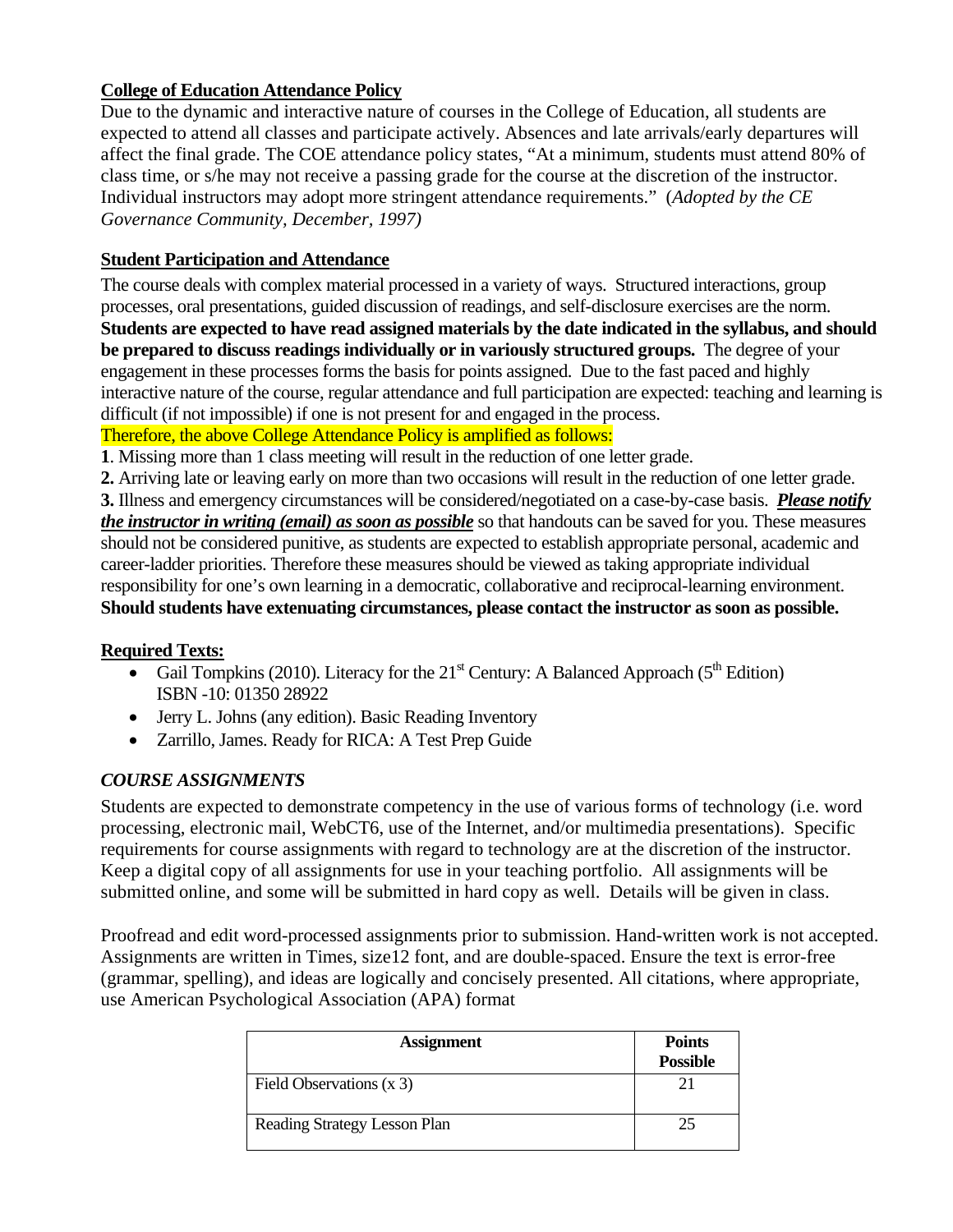| <b>Assessment Table</b>    | 10  |
|----------------------------|-----|
| <b>Literacy Game</b>       | 17  |
| <b>Reading Reflections</b> | 12  |
| Professional Disposition   | 15  |
| <b>Total Points</b>        | 100 |

**Please note assignments are due whether or not you are present in class that day. On the required due date, turn in your assignment to WebCT. A hard copy of certain assignments needs to be turned in to class. Please refer to the class schedule for this information.** 

**While this syllabus is carefully planned, it may be modified at any time in response to the needs and interests of the class.** 

# **COURSE ASSIGNMENTS**

### 9 **FIELD OBSERVATIONS (21 points total)**

In both the Literacy courses (EDMS 521 and EDMS 522), you will study topics in literacy instruction related to RICA domains. Find the list of RICA domains in the table below.

| <b>EDMS 521</b>                                                |  |  |
|----------------------------------------------------------------|--|--|
| Ongoing assessment (Chapter 1)                                 |  |  |
| Planning, organizing, managing reading instruction (Chapter 2) |  |  |
| Phonemic Awareness (Chapter 3)                                 |  |  |
| Concepts about Print (Chapter 4)                               |  |  |
| Phonics Instruction (Chapter 5)                                |  |  |
| Spelling Instruction (Chapter 6)                               |  |  |
| Reading Comprehension – Narrative (Chapter 7)                  |  |  |
| Vocabulary Development (Chapter12)                             |  |  |
| Structure of the English Language (Chapter 13)                 |  |  |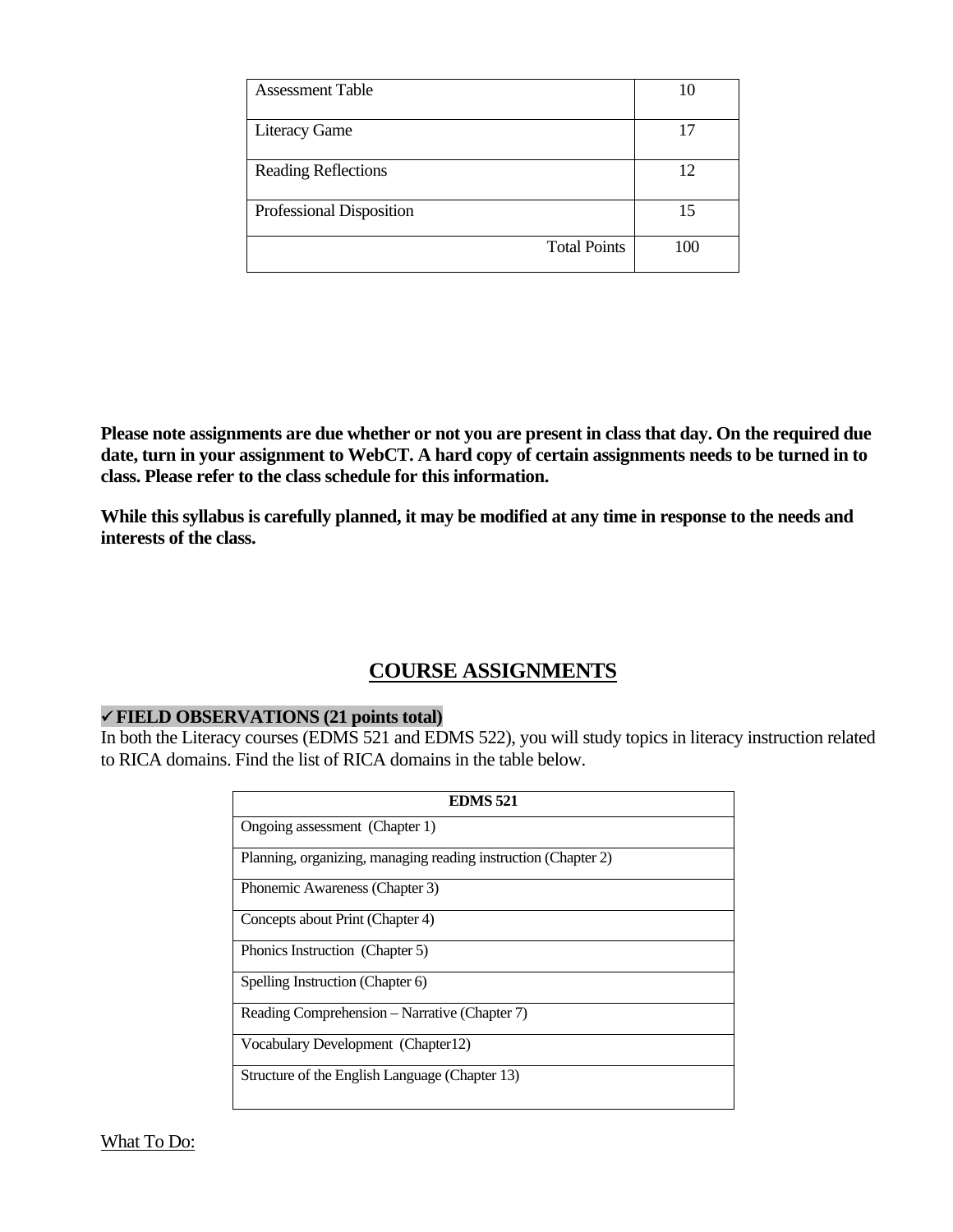You will conduct 3 observations of reading instruction in any content area from any of the RICA domains for your Field Observations. Content area topics are described in the "Ready for RICA Study Guide" written by James Zarrillo. To complete the 3 Field Observations you observe a teacher while she/he is teaching a reading/language arts lesson. You will need to identify the RICA topic(s) that was being taught (See table above).

You will submit your observations on the Field Observation form. Your observations should be written on the "Activity" section of the Field Observation form. Your observations are not judgmental but only state what you observed the teacher and students doing during the lesson.

Your reflections should be written on the right hand side of the form under the heading, "To what RICA area(s) does this activity relate?". You should reflect on what you learned from this lesson about teaching this area of literacy and how each activity relates to a RICA area.

Below is an example of a completed observation form. Replicate the Field Observation form on your computer. Completed forms should be no longer than one full page. To complete the forms, type them using size **10** Times New Roman font, with 1 ½ spacing. You will submit them individually on WebCT.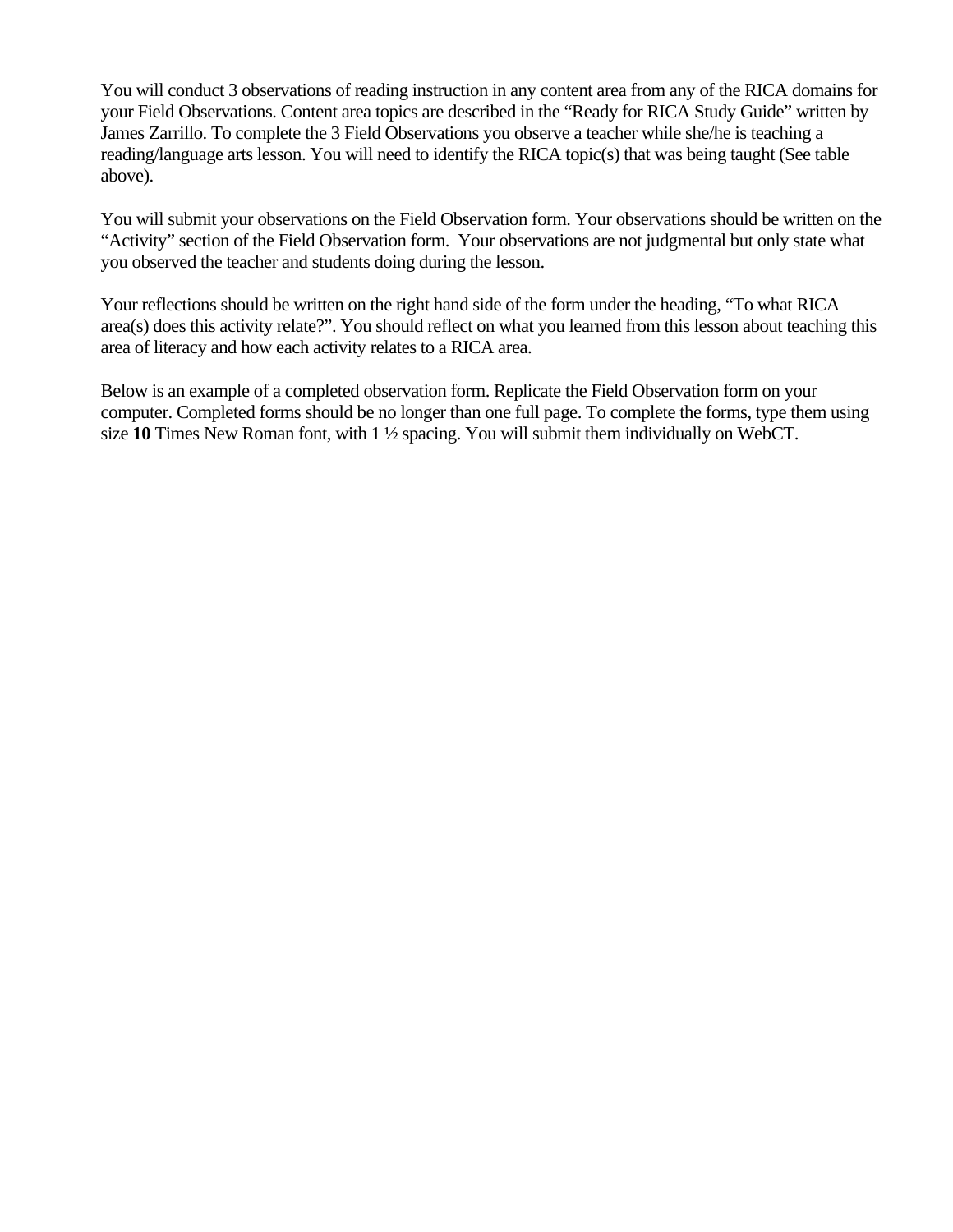## FIELD OBSERVATION FORM SAMPLE

| <b>Name: Ima Literate</b>                                                      | <b>Observation Date: 9/17/08</b>                                                                                                   |  |
|--------------------------------------------------------------------------------|------------------------------------------------------------------------------------------------------------------------------------|--|
| Reading/Writing Topics: Concepts about Print, Early Writing, Beginning Phonics |                                                                                                                                    |  |
| Grade Level: Kindergarten                                                      | <b>Additional Descriptors: SEI class</b>                                                                                           |  |
| <b>Activity:</b><br>The teacher taught the "B" sound using alphabet cards and  | To what RICA area(s) does this activity relate?<br>In the literacy lesson that I observed, I identified two RICA topics, "Concepts |  |
| the pocket chart. The students sat together on the carpet as                   | about Print" and "Phonics." I learned that concepts about print instruction                                                        |  |
| a whole group. The teacher asked the students to help him                      | can be taught effectively in a whole group when the teacher uses interactive                                                       |  |
| place the picture cards that represented words starting with                   | activities. In this lesson, I noticed that the children were engaged in                                                            |  |
| "B" in the pocket chart. Some pictures represented words                       | identifying letter "B" because they enjoyed matching the letter "B" and the                                                        |  |
| starting with other letters, so students had to decide which                   | picture cards representing words with the /b/ sound.                                                                               |  |
| ones did and which ones did not go in the pocket chart.                        | The second RICA topic I identified is "Phonics." I learned phonics                                                                 |  |
| The teacher then had them look for "B" word cards (that                        | instruction starts at a very basic level. Here, students looked for words using                                                    |  |
| went with the "B" picture cards). Then, the teacher had the                    | the letter "B" by sorting word cards by the first letter. I learned you can make                                                   |  |
| students work at the tables writing words beginning with                       | accommodations for Spanish dominant EL students when the teacher used                                                              |  |
| "B" then illustrated the following – bird, ball, balloon, and                  | some words that were close cognates (ball-bola) to help the students make                                                          |  |
| boat.                                                                          | connections between English and Spanish letter-sound relationships.                                                                |  |
| (You would continue explaining what you saw)                                   | (You would continue explaining how activities relate)                                                                              |  |

### 9**READING STRATEGY LESSON PLAN (25 points total)**

#### Overview:

Individually or with a partner, write and present a READING strategy lesson plan that is *active, interesting, meaningful and accessible* to diverse students. It can be a mini-lesson, direct instruction, inquiry, or any format you choose. Choose a writing standard for your grade level to guide your objectives. Sample lessons might include:

- Monitoring Reading or Comprehension
- Making predictions
- Phonics or Phonemic Awareness
- Organizing information while you read
- Relating what you are reading to what you already know
- Finding the main idea of a story
- Identifying story elements
- Identifying patterns in a text
- Making inferences
- Summarizing
- Using context clues to figure out words you don't know
- Using graphic organizers for comprehension

Your Reading Strategy Lesson must include a description of each of the following:

- Title of the lesson
- Grade level
- CA Content Standard(s) connected to Objective
- Objective for the literacy lesson (Students will...)
- Instructional Strategies: INTO, THROUGH, CLOSURE, AND BEYOND (See below)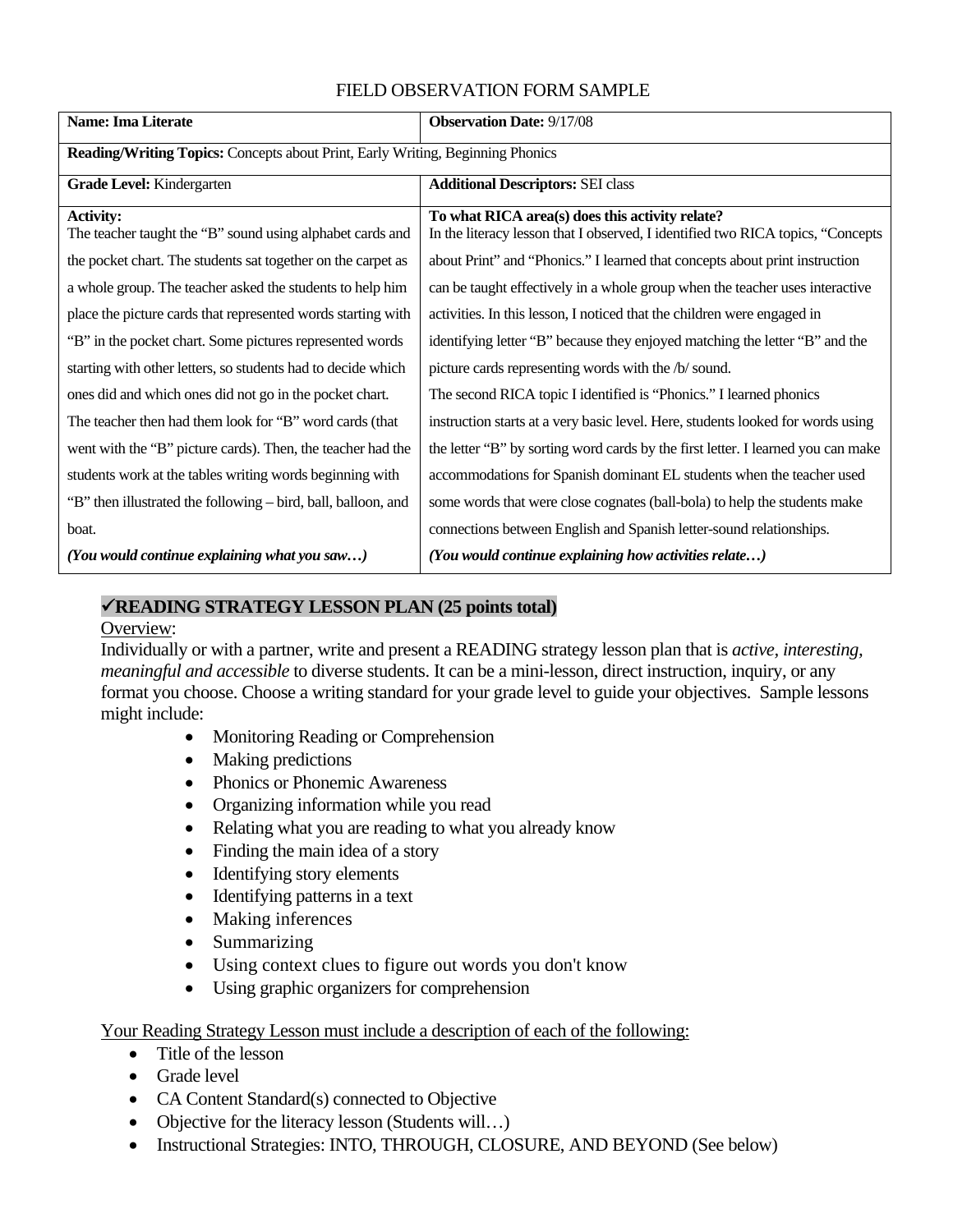- Differentiation strategies for ELL students and students with special needs
- Assessment
- Rationale

## **Instructional Strategies**

# • **INTO**

Write a brief paragraph that describes what you will do prior to teaching the lesson to connect to students' prior knowledge and to engage them in the topic.

Describe Instructional Strategies

Describe Student Activities

## • **THROUGH**

Write a detailed instructional plan of what you will do when teaching the reading lesson.

What will you do for each of the following steps of instruction?

o Modeled instruction: ("I do")

Describe Instructional Strategies

Describe Student Activities

o Shared instruction: ("We do") Describe Instructional Strategies

Describe Student Activities

o Guided instruction ("You do")

Describe Instructional Strategies Describe Student Activities

## • **CLOSURE**

Write a brief paragraph that describes how you will end the lesson

## • **BEYOND**

Write a brief paragraph that describes how you want students to apply what you have taught them to do in this lesson as they continue reading in the overall reading unit you have chosen. How will you reinforce and review the key concepts and skills of this lesson so that they continue applying them?

## 9 **ASSESSMENT TABLE (10 points)**

## **Overview**

This assignment is designed to familiarize you with the different purposes of a variety of literacy assessments, in particular the literacy assessments that students use during EDMS 522 for the literacy case study. In class, you will explore and become familiar with how each assessment is administered, the distinct kind of information each provides, and their uses at various times during the instructional cycle as entry-level, progress-monitoring and summative assessments.

What to do:

- *accommodate your writing, and reorient the page to landscape.* • Copy the form into your computer – *you will need more room, so resize the table to*
- Complete a descriptive list of 5 different assessments. Be complete in your descriptions. Type your responses.

|                                           |                                         |                                                                           | 1.1003301110110110100100                                                          |                                                                                         |                                                         |
|-------------------------------------------|-----------------------------------------|---------------------------------------------------------------------------|-----------------------------------------------------------------------------------|-----------------------------------------------------------------------------------------|---------------------------------------------------------|
| What is the<br>name of the<br>assessment? | What does the<br>assessment<br>measure? | Is it entry level, summative,<br>progress monitoring or a<br>combination? | How do you administer this<br>assessment?<br>How do you score this<br>assessment? | To whom will the<br>assessment be given?<br>(All, ELLs,<br>Struggling students,<br>etc) | How might the<br>results of this<br>assessment be used? |
|                                           |                                         |                                                                           |                                                                                   |                                                                                         |                                                         |
| 2.                                        |                                         |                                                                           |                                                                                   |                                                                                         |                                                         |
| 3.                                        |                                         |                                                                           |                                                                                   |                                                                                         |                                                         |

### **Assessment Table**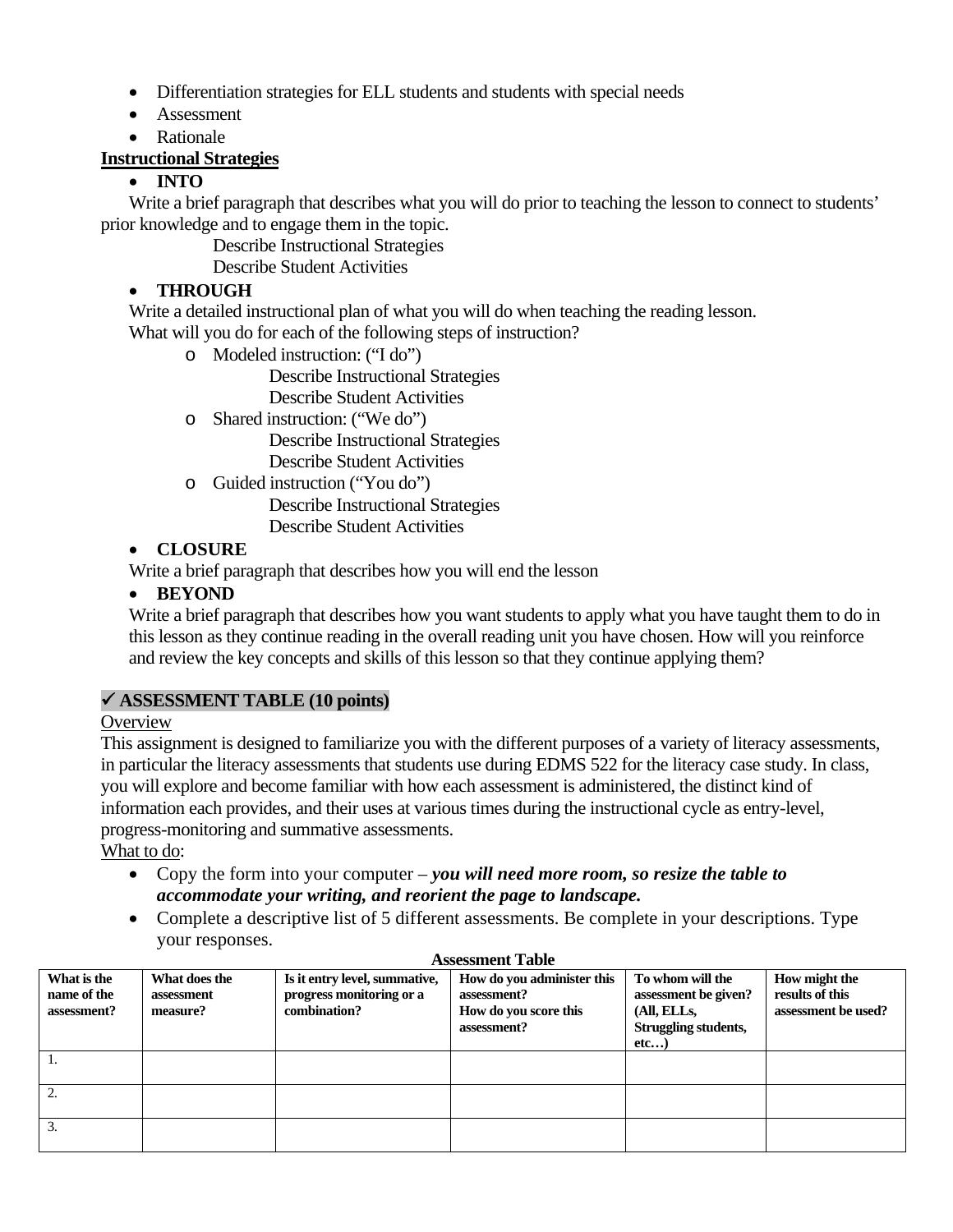## <sup>9</sup> **LITERACY GAME (17 points)**

#### Overview:

Assessment drives instruction. Teachers use many assessments throughout a day to determine what students know. With that information, they make decisions about what – and how – to teach.

Assessment comes in many forms, and it can be fun as well as informative. You and a partner(s) will be assigned one chapter from *Ready for RICA*. You have two goals: fairly assess your classmates on their understanding of the chapter; *everyone* involved for the full 15 minutes we play.

## What to do:

1. With your partners create a list of 10 important ideas from your chapter.

2. Create a game focusing on those facts. Model your game after Jeopardy, Pictionary, Cranium, Concentration, Monopoly, etc. Organize your game to play as a class, or break into groups to play.

3. Questions to ask yourself as you create the game:

- (a.) Will everyone be involved?
- Is this a fair assessment?
- (b.) Is this a fair assessment? (c.) Does this game show you who knows the facts and who doesn't?
- (d.) What strategies would you use to help those struggling students?

4. Submit your game to WebCT. Have one member publish your game in WebCT for the entire class. Bring your game and any necessary playing materials to class on the due date.

## 9 **READING REFLECTIONS (12 points total)**

 Write at least 3 comments or questions from the readings for that session. **Do not summarize**. Please give It is expected that everyone will understand all the readings and will come to class prepared to discuss them. thoughtful reactions, responses, and reflections. They should show that you have done the reading. If the readings are from more than one book, try to comment on more than one book. We will use these as the basis of our discussion at the beginning of some classes. Therefore, you must bring a hard copy to each class as well as submit them on WebCT. They will be due to WebcCT by the start of each class session and I will collect them each session. No points will be given if they are turned in late.

## 9 **PROFESSIONAL DISPOSTIONS (15 points total)**

## Overview:

Grading in 521 includes a component of "professional disposition." Students in the College of Education are to conduct themselves in ways expected of those entering the profession. Disposition includes:

- General classroom attendance, promptness, and participation
- Attention to classroom discussion protocols
- Social and cooperative skills
- Attention to assignments (deadlines, quality, multi-tasking)
- General classroom demeanor and attitude
- Flexibility
- Openness to and enthusiasm for learning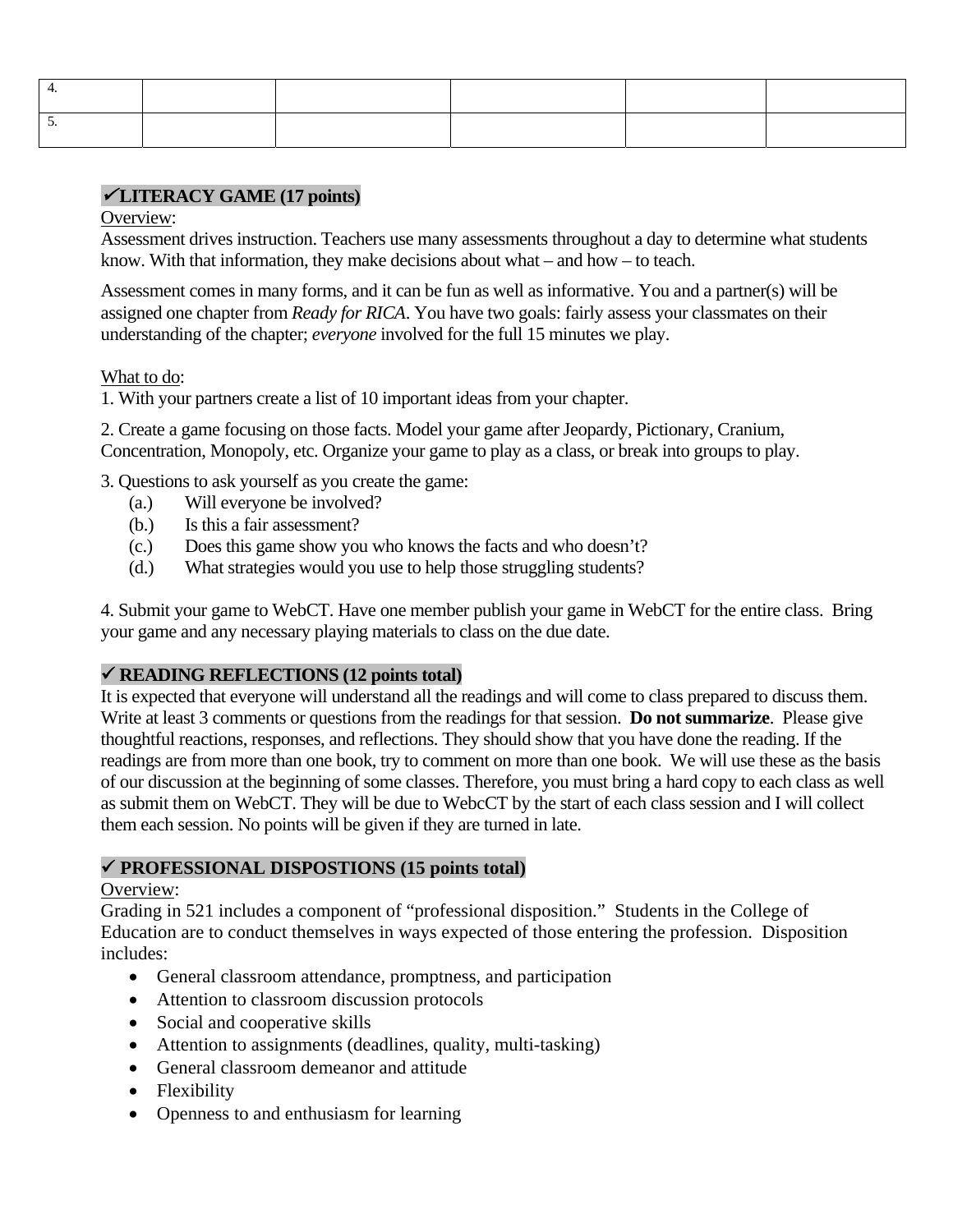You will be given an opportunity to evaluate yourself in professional dispositions; your instructor will take your self-evaluation into consideration in determining your score.

# **COURSE SCHEDULE: EDMS 521**

## **The instructor reserves the right to modify the schedule**.

| <b>Date</b>          | <b>Topic</b>                               | <b>Readings/Assignments Due</b>      |
|----------------------|--------------------------------------------|--------------------------------------|
| <b>Session 1</b>     | <b>Course Overview</b><br>$\bullet$        | <b>READ:</b>                         |
| September 2          | <b>Building Community</b><br>$\bullet$     | Tompkins: Chapter 1 (Becoming an     |
|                      | <b>ELA Standards</b><br>$\bullet$          | <b>Effective Teacher of Reading)</b> |
|                      | <b>Literacy Assessment</b>                 | Zarillo: Chapter 1 (Assessment)      |
|                      |                                            | <b>BRING:</b>                        |
|                      |                                            | <b>SYLLABUS!</b><br>$\bullet$        |
|                      |                                            |                                      |
| Session <sub>2</sub> | Phonemic Awareness & Concepts<br>$\bullet$ | <b>READ:</b>                         |
| September 9          | <b>About Print</b>                         | Tompkins: Chapter 4 (Working         |
|                      | <b>Literacy Assessment</b>                 | with our Youngest Readers &          |
|                      |                                            | Writers--CAP)                        |
|                      |                                            | Zarillo: Chapter 3 (Phonemic         |
|                      |                                            | Awareness)                           |
|                      |                                            | Chapter 4 (Concepts About            |
|                      |                                            | Print)                               |
|                      |                                            | <b>BRING:</b>                        |
|                      |                                            | Johns                                |
|                      |                                            | Tompkins                             |
|                      |                                            | <b>DUE:</b>                          |
|                      |                                            | <b>Reading Reflection1</b>           |
| Session 3            | Phonics & Spelling                         | <b>READ:</b>                         |
| September 16         |                                            | Tompkins: Chapter 5 (Cracking        |
|                      |                                            | The Alphabetic Code)                 |
|                      |                                            | Chapter 6 (Developing                |
|                      |                                            | <b>Fluent Readers &amp;</b>          |
|                      |                                            | Writers)                             |
|                      |                                            | Zarillo: Chapter 5 (Phonics)         |
|                      |                                            | Chapter 6 (Spelling)                 |
|                      |                                            | <b>BRING:</b>                        |
|                      |                                            | <b>Tompkins</b>                      |
|                      |                                            | DUE:                                 |
|                      |                                            | Reading Reflection 2                 |
|                      |                                            | <b>Field Observation 1</b>           |
|                      |                                            | (WebCT)                              |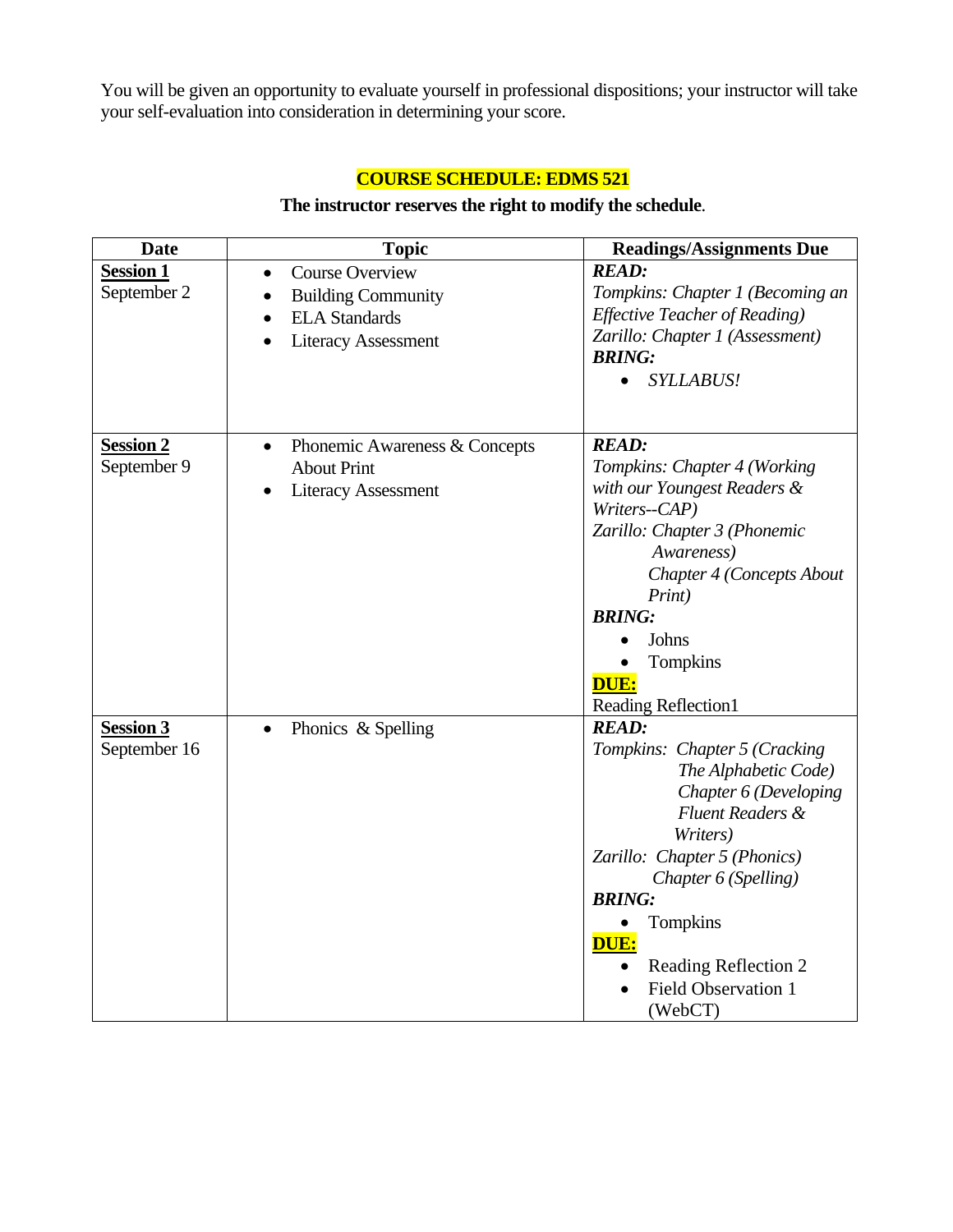| <b>Session 4</b><br>September 23 | Fluency<br>Writing<br>Assessment<br><b>Reading Strategy Lesson Workshop</b>                                      | <b>READ:</b><br>Tompkins: Chapter 2 (Teaching<br>the Reading and Writing<br>Processes)<br>Tompkins: Chapter 3 (Assessment)<br><b>BRING:</b><br>Tompkins<br>DUE:<br>Reading Reflection 3          |
|----------------------------------|------------------------------------------------------------------------------------------------------------------|--------------------------------------------------------------------------------------------------------------------------------------------------------------------------------------------------|
| <b>Session 5</b><br>September 30 | Reading Comprehension-Narrative<br><b>Reading Strategy Lesson Presentations</b>                                  | <b>READ:</b><br>Tompkins: Chapter 8<br>(Comprehension)<br><b>BRING:</b><br>Tompkins<br>DUE:<br>Reading Reflection 4<br><b>Field Observation 2</b><br>(WebCT)                                     |
| <b>Session 6</b><br>October 7    | Reading Comprehension-Narrative<br><b>Reading Strategy Lesson Presentations</b>                                  | <b>READ:</b><br>Tompkins: Chapter 9<br>(Comprehension)<br><b>BRING:</b><br>Tompkins<br>DUE:<br>Reading Reflection 5<br><b>Assessment Table</b><br>(WebCT)                                        |
| <b>Session 7</b><br>October 14   | Structure of the English Language<br>Reading Strategy Lesson Presentations<br><b>RICA Literacy Game Workshop</b> | <b>READ:</b><br>Zarillo, Chapter 13 (Structure of<br>the English Lang.)<br><b>BRING:</b><br>Zarillo<br>DUE:<br><b>Reading Strategy Lesson</b><br>Plan (WebCT)<br>Note: No Reading Reflection due |